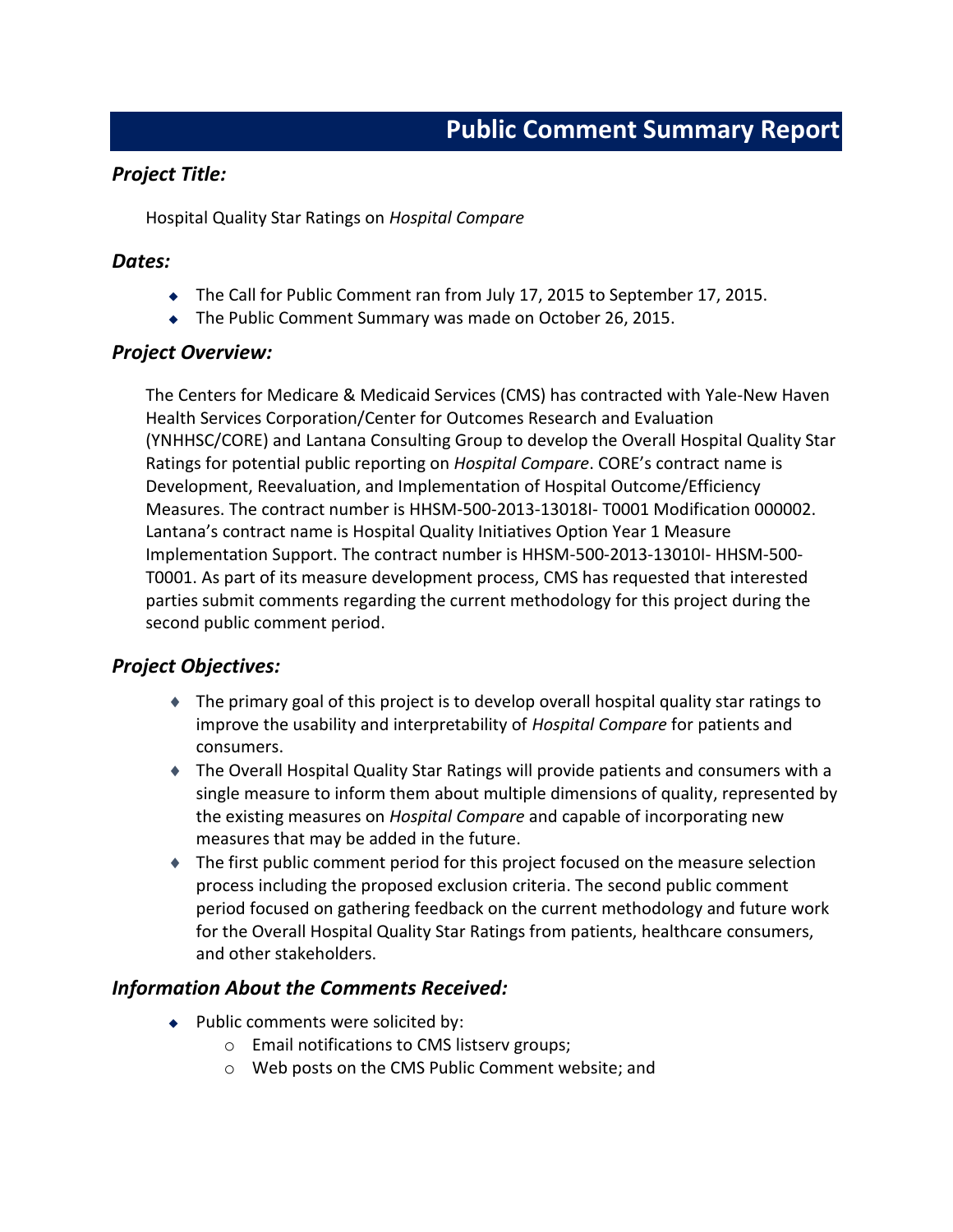- o Calls for comments made during the concurrent hospital dry run and National Stakeholder Call.
- $\bullet$  Forty-seven responses were received.
	- $\circ$  Within these responses, there were over 190 individual comments covering a broad range of categories. We have summarized these comments and categorized them by topic, as shown in the subsequent sections of this report.

# *Preliminary Recommendations*

CMS will continue to evaluate the current Overall Hospital Quality Star Ratings prior to implementation on *Hospital Compare*. CMS looks to improve the use of *Hospital Compare* by developing a consumer-friendly display of the existing measures. The star ratings are designed to complement the existing publicly reported measures on *Ho*s*pital Compare*. As measures and display options evolve and input from stakeholders is received, CMS will continue to consider improvements to the Overall Star Ratings methodology.

# *Stakeholder Comments—Overall Star Ratings Goals and Methodology*

# *Overall Star Ratings Goals*

- · Two commenters felt that a single rating, combining diverse quality measures, oversimplifies the complex factors of assessing the value of health care.
- · Three commenters expressed concern that the methodology for calculating the star ratings was too complicated.
- One commenter suggested that the methodology did not add any meaning to what was currently available on *Hospital Compare*. The commenter recommended leaving the current methodology as is.
- · One commenter said that it is hazardous to create a methodology for consumers that isn't intended to promote best practices for providers.
- · Another commenter expressed concern that while the methodology is not flawed from the perspective of technical expertise and competence, the approach assumes that consumers can make meaningful conclusions using the results.
- · One commenter did not believe it was possible to accurately assign star ratings to hospitals based on non-comparable performance measures. The commenter added that the measures were not developed to allow for this comparison.
- · One commenter supported CMS's efforts, specifically CMS's commitment to transparency and promotion of patient- and family-centered care. The commenter expressed that, at present, the information conveyed on *Hospital Compare* is highly technical and difficult for consumers to interpret.
- · One commenter applauded CMS's and the contractors' efforts to develop an overall star rating that will aid beneficiaries in interpreting and using the quality information available on *Hospital Compare*.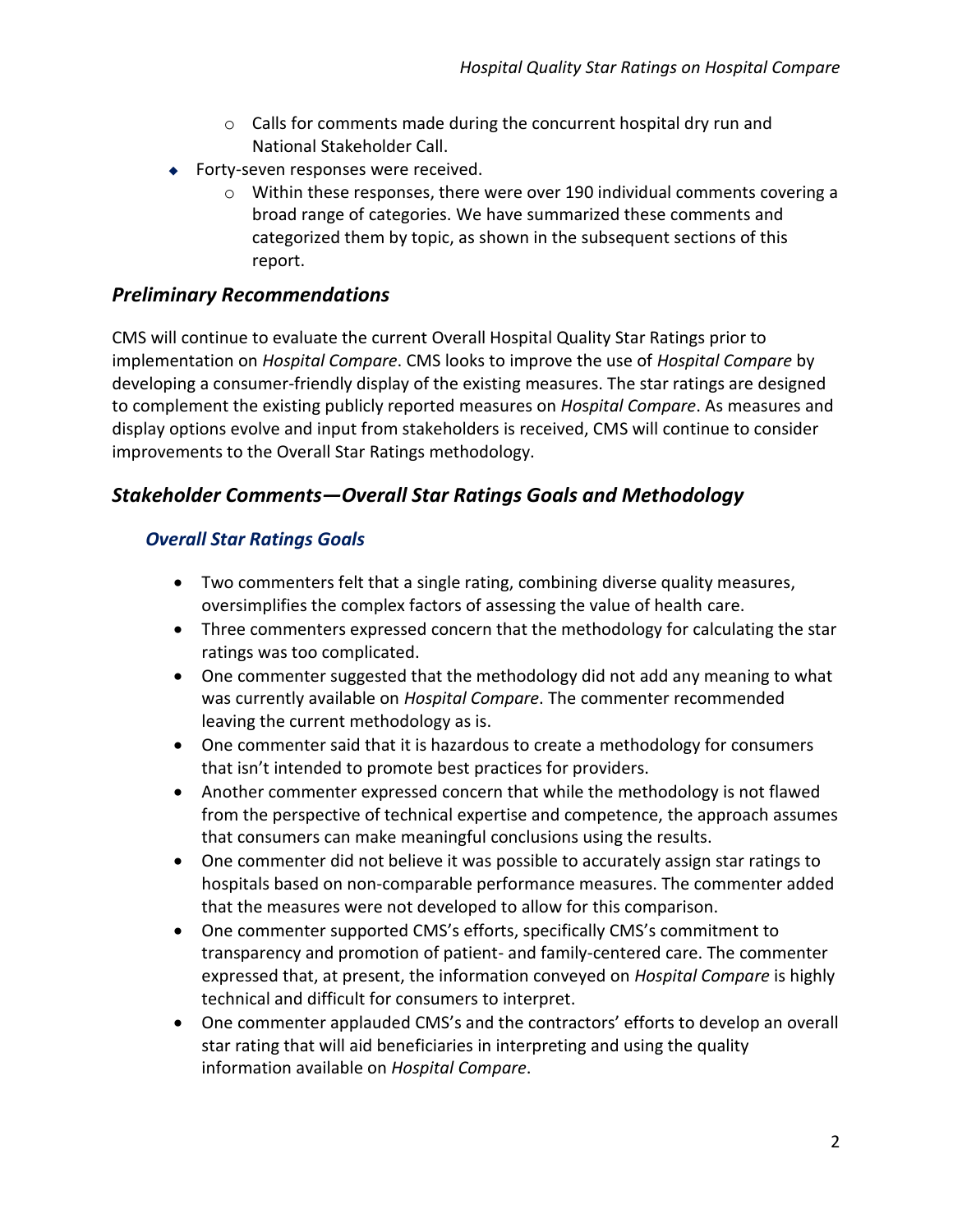- · Another commenter also supported the efforts to make information more accessible for consumers, but suggested CMS improve the Overall Star Ratings methodology.
- · One commenter recommended that CMS ensure the star ratings provide meaningful and accurate hospital quality information that helps patients make informed decisions and access high quality health care.
- · One commenter admired and respected the work done by the team. While the commenter disagreed with some of the team's policies at times, the commenter had full faith in the rigor and integrity of the team's work.
- · One commenter stated that consumers are familiar with star ratings systems, as they are very common among the hospitality and travel industries. The commenter understood the desire to make *Hospital Compare* data more easily interpretable. However, the commenter expressed concern that the data is too complex to convey meaningful information.
- · One commenter supported all efforts to provide consumers and hospitals with actionable data on hospital quality and were happy to discuss methodology recommendations in great detail.
- · One commenter said that introducing a five-star rating system is an opportunity to greatly improve *Hospital Compare*.

Thank you for your comments and recommendations for the *Hospital Compare* Overall Hospital Quality Star Ratings methodology report. The goal of the project is to improve the usability and interpretability of the current quality measures on *Hospital Compare* for patients and consumers. While the methodology may appear complex, it is important that the approach for combining multiple measures into one score is scientifically sound; that is, it is statistically meaningful and can be easily recognized and interpreted by consumers. CMS will continue to display the individual measure scores as developed so that consumers can continue to review this information. The overall star ratings are meant to summarize the aspects of hospital quality captured by existing measures, which include many aspects of quality across multiple dimensions. Many patient advocacy groups and government entities have requested clearer display options for consumers such as star ratings.

CMS will consider comments to enhance the Overall Hospital Quality Star Ratings methodology.

# *Single Summary Star vs Domain Star Ratings*

- · One commenter supported the use of a Likert scale methodology for presenting results to consumers, but recommended also including star ratings for the seven measure groups.
- · Two commenters felt that it was unlikely that a single summary star rating would help consumers gain insight into hospital quality related to their individual reasons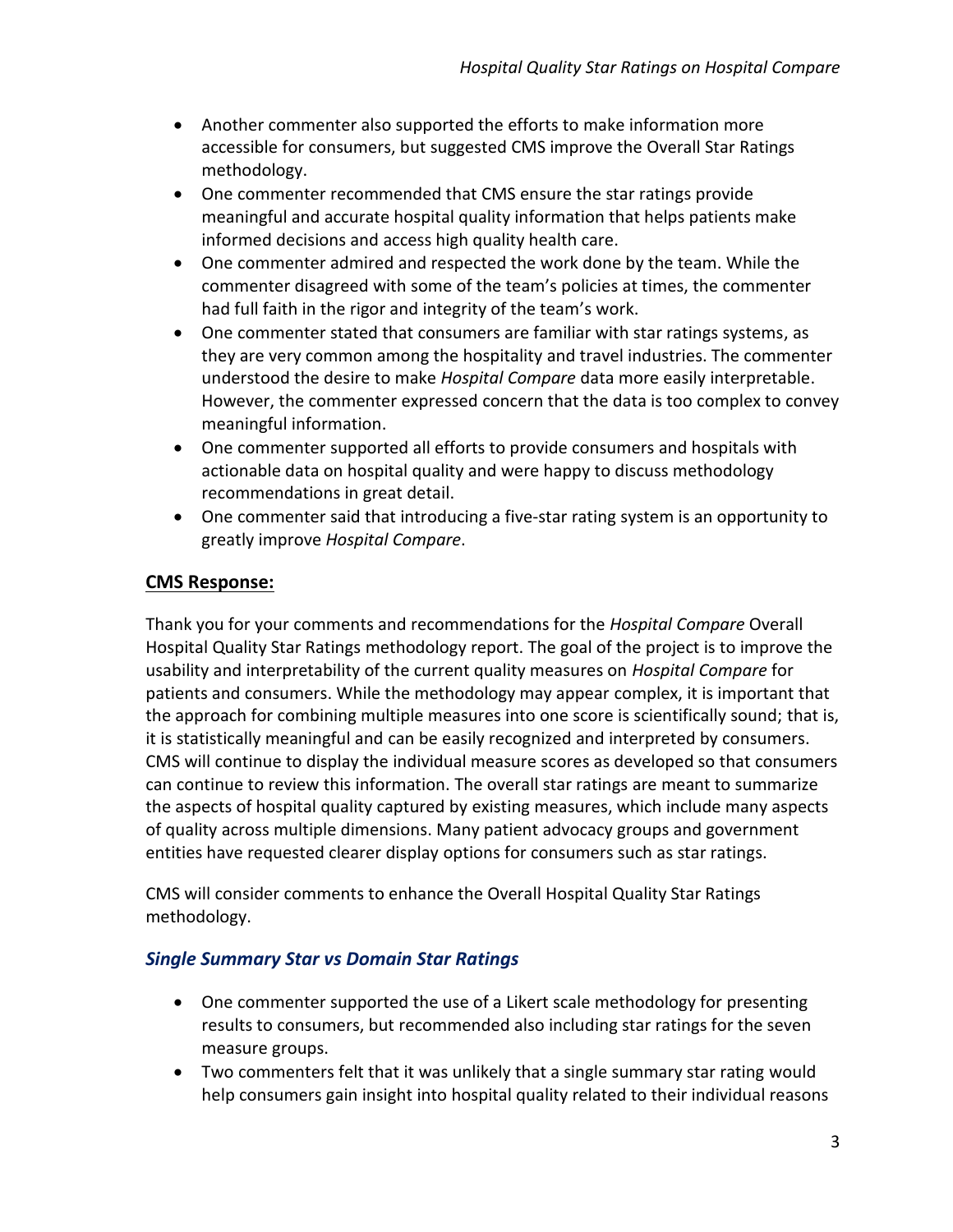for seeking care. One commenter added that ratings for specific measure topics would be more helpful.

- · Six commenters felt that a star rating system should be applied to specific measure topics such as heart attack care or applied for different care settings.
- · One commenter added that the heterogeneous nature of hospitals and healthcare services makes it difficult to create a single indictor that is relevant to all consumers. The commenter described the challenge of summarizing various combinations of individual measures reported by hospitals into a single measure. The commenter felt that the variability in hospitals' reporting would limit one's ability to make direct comparisons.
- · One commenter questioned whether a single summary star rating could provide consumers with an accurate picture of hospital quality. The commenter questioned whether the measures available at this time would enable CMS to create a single, methodologically sound rating of all aspects of hospital quality.
- · One commenter disagreed with the assumption that creating a single quality score adds value for consumers. The commenter added that the star ratings do not have a purpose other than to aggregate measures currently on the website.
- · One commenter strongly urged CMS to provide a star rating for each dimension of quality and opposed posting the Overall Star Ratings without ratings for individual dimensions.
- · Another commenter felt that CMS should consider a topical rating system that provides patients with an easy way to compare hospitals relevant to the care that they are seeking. This commenter added that a single star rating system oversimplifies the complexity of healthcare quality.
- · A commenter stated that collapsing the measures into one rating is the opposite of the kind of information that allows consumers to understand the quality of a provider.
- · Another commenter said that, since the measures included are not allencompassing relative to the scope of services offered by hospitals, the star ratings can be misleading. The commenter recommended that consumers review measures associated with specific elements of care.

# **CMS Response:**

Thank you for your comments and recommendations. CMS will consider comments to enhance the methodology.

Many commenters felt that domain-level or measure-type star ratings would be helpful for consumers. CMS will continue to evaluate the feasibility of developing a methodology that provides consumers with star ratings for dimensions of quality as well as overall quality. CMS will also evaluate options for displaying group scores, which reflect topical information about hospital quality for specific dimensions such as the timeliness of care or mortality.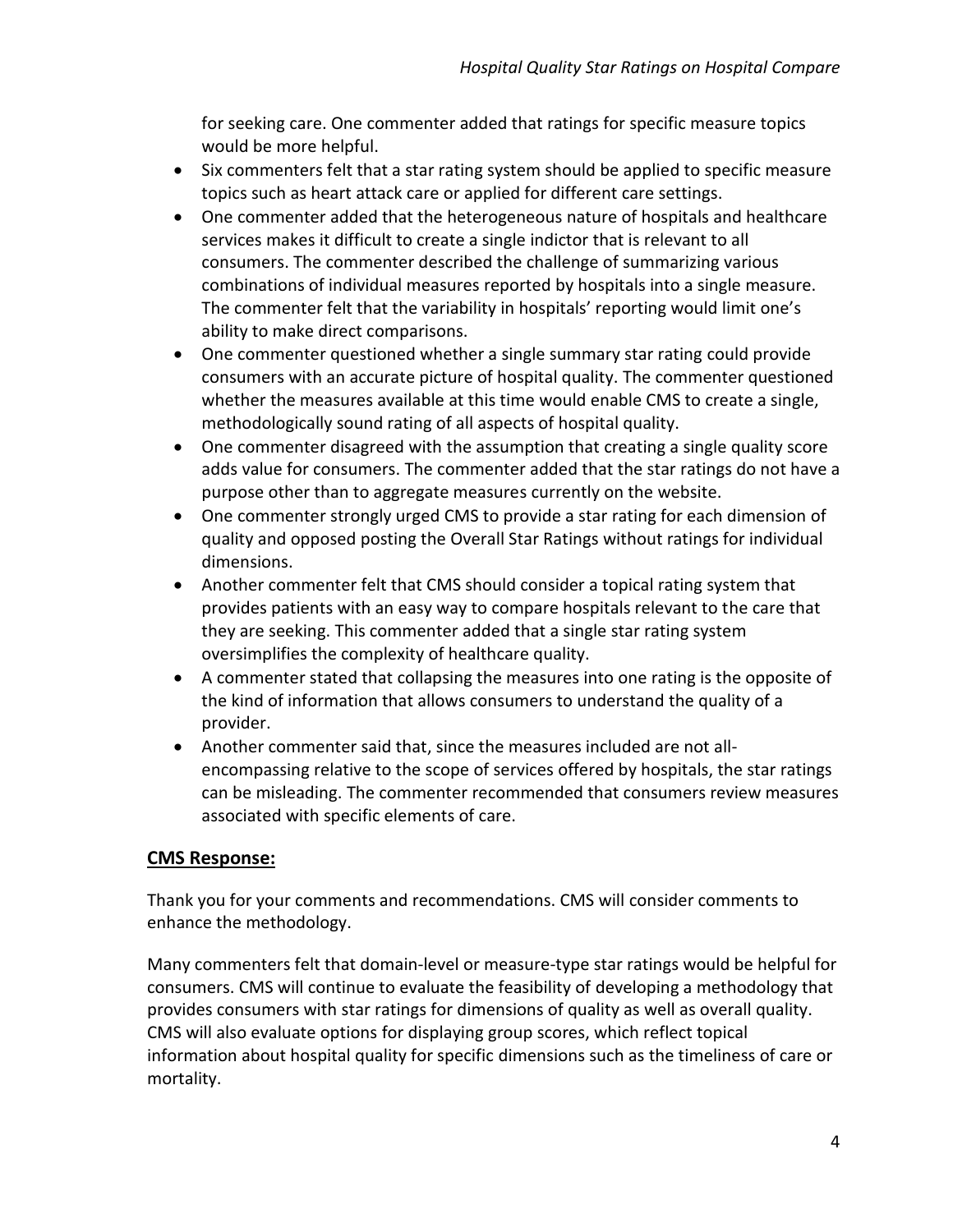# *Use of Existing Measures*

- · Two commenters stated that the star ratings could be misleading for consumers and recommended that CMS focus on improving the existing measures and current display on *Hospital Compare*.
- · One commenter supported the majority of CMS's principles in developing the Overall Star Ratings, but disagreed with the use of existing measures. The commenter added that these measures were not chosen with the goal of star ratings in mind and that many measures were not constructed in such a way that they could accurately depict the intended distinctions within care.
- · Three commenters stated that the data used in the overall star ratings was too old to assist patients in their decision making. The commenters felt the data would not reflect the current performance of a hospital.

### **CMS Response:**

Thank you for your comments and recommendations. CMS will consider comments to enhance the Overall Hospital Quality Star Ratings methodology. The majority of measures on *Hospital Compare* have undergone a multi-stakeholder evaluation and thoughtful development process. As measures are determined to no longer meaningfully drive quality improvement or reflect variation in quality among hospitals, they will be retired and removed from *Hospital Compare*.

# *Stakeholder Comments—Measure and Measure Group Thresholds*

· One commenter was concerned about the likelihood that the measure groups and measures will result in a misleading assignment of star ratings. The commenter added that the number of measures for calculating these ratings should be determined by how many measures are necessary to provide a relatively stable estimate of a hospital's score.

### **CMS Response:**

Thank you for your comments and recommendations. CMS considered the minimum measure and measure group thresholds for public reporting by examining the face validity of minimum measure requirements, statistical tests of reliability, and by evaluating the relationship between measure group thresholds and hospital reporting. The minimum threshold selected has a reliability level of 0.75 for all measure groups and strong face validity when evaluated by the Technical Expert Panel (TEP). CMS will continue to evaluate and enhance the Overall Star Ratings methodology and thresholds for public reporting as measures on *Hospital Compare* change and improve.

# *Stakeholder Comments—Measure Inclusions and Exclusions*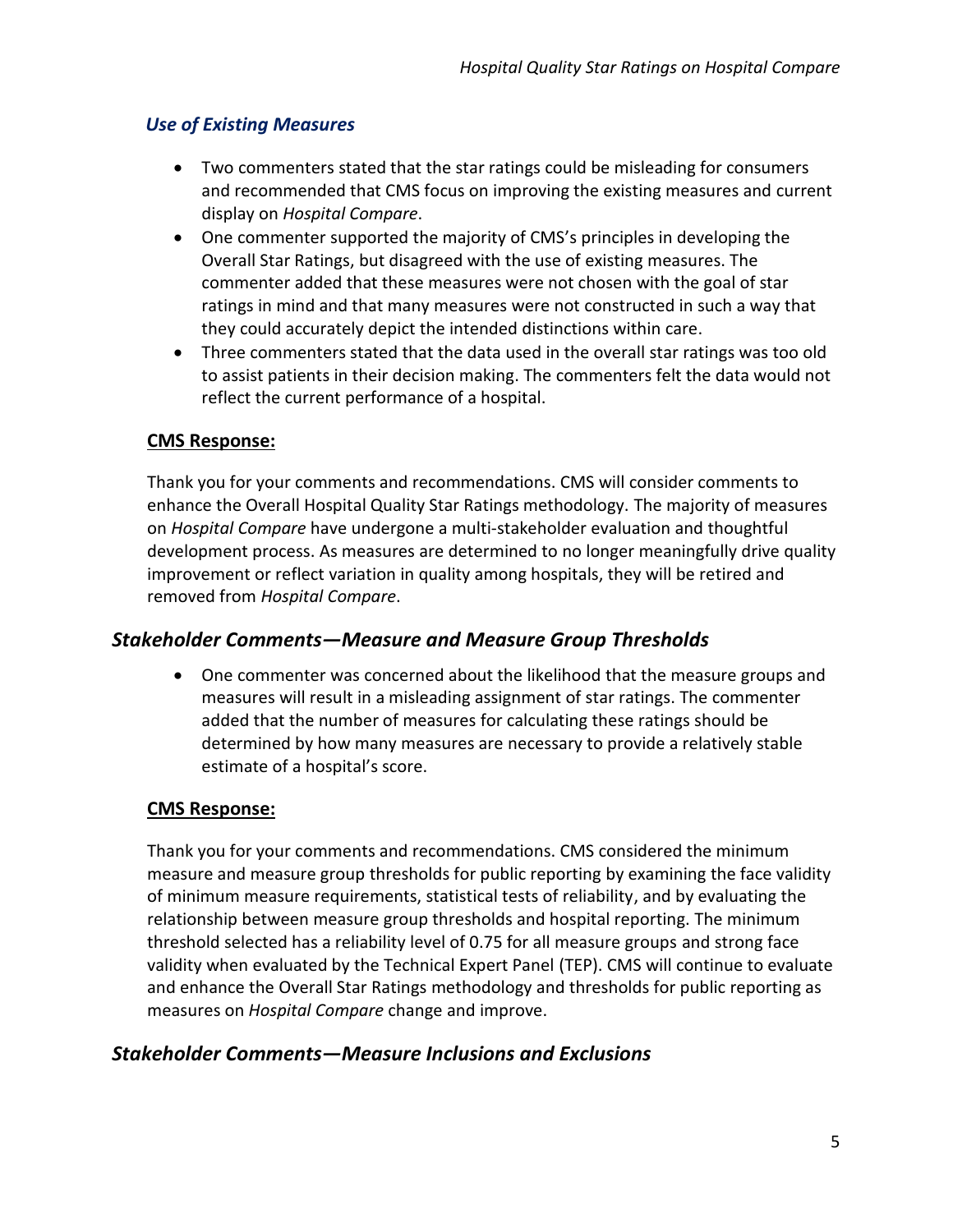- · One commenter supported the criteria for measure inclusion, given the measures that are currently available. In addition, the commenter would like CMS to consider additional measure exclusions to result in a more suitable combination that is meaningful for patients and consumers.
- · Three commenters expressed concern for the accuracy of the data for measures included in the Overall Star Ratings methodology.
- · One commenter recommended CMS develop additional measure exclusions to ensure the measures are widely available and meaningful to consumers.
- · Another commenter recommended selecting a small set of measures that show quality of care instead of including the majority of the measures available on *Hospital Compare*.
- · One commenter agreed with the recommendation to exclude Medicare Spending per Beneficiary (MSPB) measure, as well as the acute myocardial infarction (AMI) payment and heart failure (HF) payment measures.
- · One commenter was concerned that the star ratings may significantly change from year to year, based on the measures on *Hospital Compare*.
- · One commenter recommended removing multiple measures from the star ratings, including the following:
	- o Abdomen Computerized Tomography (CT) use of Contract Material;
		- The commenter felt this measure was financially oriented rather than evidence-based.
	- o Thorax CT use of Contract Material;
		- The commenter felt this measure was financially oriented rather than evidence-based.
	- o Healthcare Personnel Influenza Vaccination;
		- The commenter felt that, unless a facility had chosen to require mandatory vaccination, this measure could be misinterpreted.
	- o 30-day readmission measures; and
		- Commenter considered these measures to be based on patient compliance rather than care provided by the hospital.
	- o 30-day mortality measures.
		- Commenter considered these measures to be based on patient compliance rather than care provided by the hospital.
- · One commenter requested the removal of the mortality and readmission measures. This commenter felt including these measures would lead to misclassification of hospitals, thereby misinforming consumers.
- · One commenter asked CMS to reconsider the inclusion of the readmission measures or reconsider the weight of these measures.
- · One commenter requested the removal of all process measures, arguing that these measures are similar to the structure measures excluded from the star ratings. This commenter added that process measures are less valuable given the development of outcomes measures.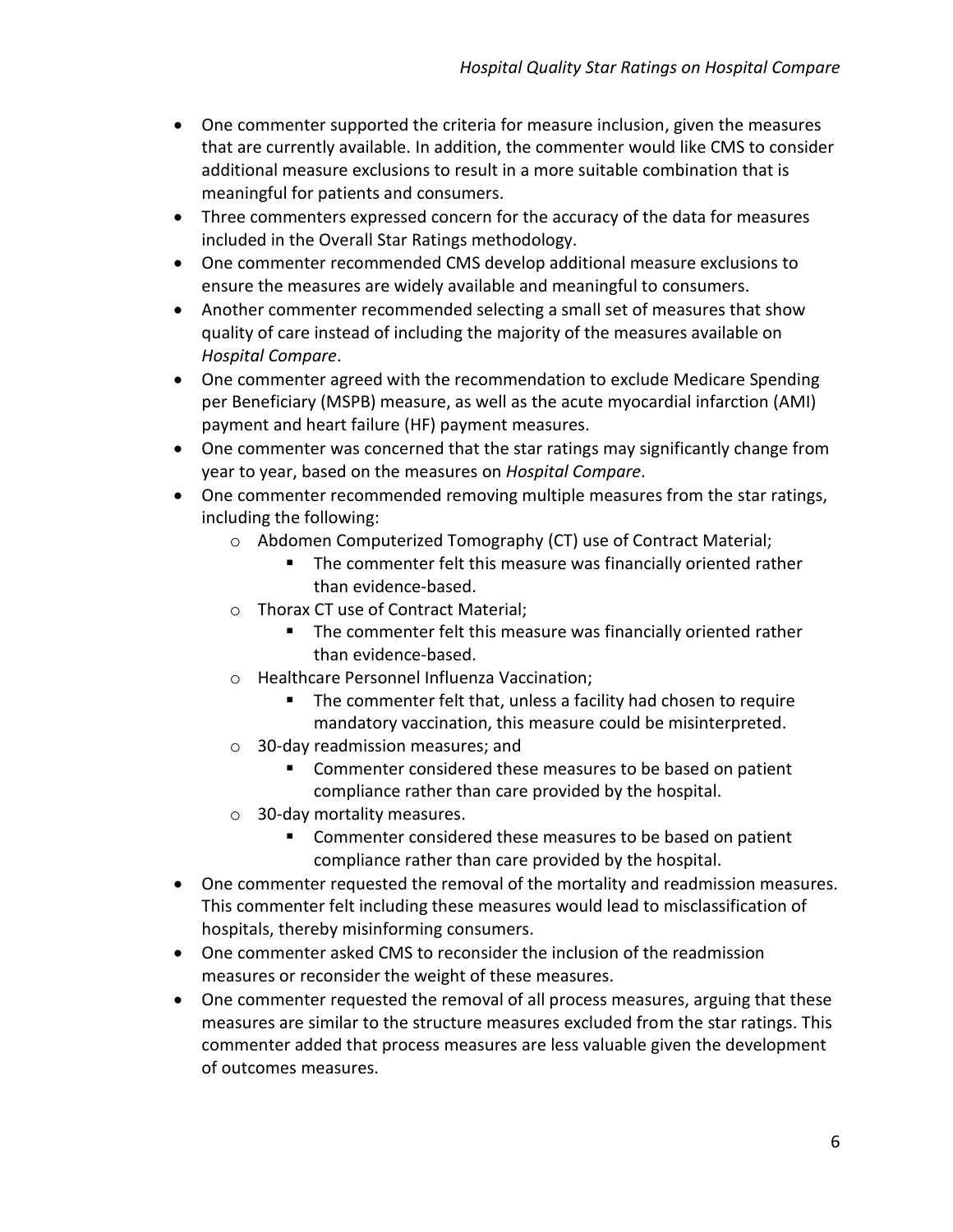- · One commenter added that star ratings should develop a minimum timeframe for including measures that are added to *Ho*s*pital Compare*. The commenter noted that the Hospital Value Based Purchasing (HVBP) program waits a year after a measure is posted on *Hospital Compare* before inclusion.
- · One commenter recommended the removal of measures with negligible differences between star ratings. The commenter added that this would indicate little variability in performance across hospitals.
- · One commenter felt it would be more appropriate to build an overall rating system around a core set of quality metrics that are highly valid, reliable, and widely reported.

Thank you for your comments and recommendations. CMS previously held a public comment focused on the measure selection criteria for this project. The principles and criteria for measure selection were vetted through stakeholder and expert input including heavy deliberation with the TEP. CMS will continue to evaluate the measure inclusion and exclusion criteria to ensure measures are added or removed in an effective and timely way for future implementation. CMS aims to include as many of the current measures displayed on *Hospital Compare* as possible.

# *Topped Out/Retired Measure(s)*

· Two commenters requested the removal of AMI and Surgical Care Improvement Project (SCIP) measures given that these measures were designated as "topped out" by CMS.

# **CMS Response:**

Thank you for your comments and recommendations. CMS will review these recommendations and revise the included measure list as needed prior to any future implementation of the star ratings. CMS has outlined several principles and criteria to exclude measures from star ratings to ensure reliable and inclusive reporting.

# *Stakeholder Comments—Methodology and Calculation*

# *Star Ratings Classification*

- · One commenter recommended two approaches to improving the star ratings classification: Winsorize extreme outliers and/or utilize an absolute threshold approach.
- · One commenter suggested that certain measures included in the star ratings do not allow for meaningful distinctions between hospitals or significant variation from the national mean. The commenter added that differences in star ratings between hospitals were not accurate reflections of reality. The commenter recommended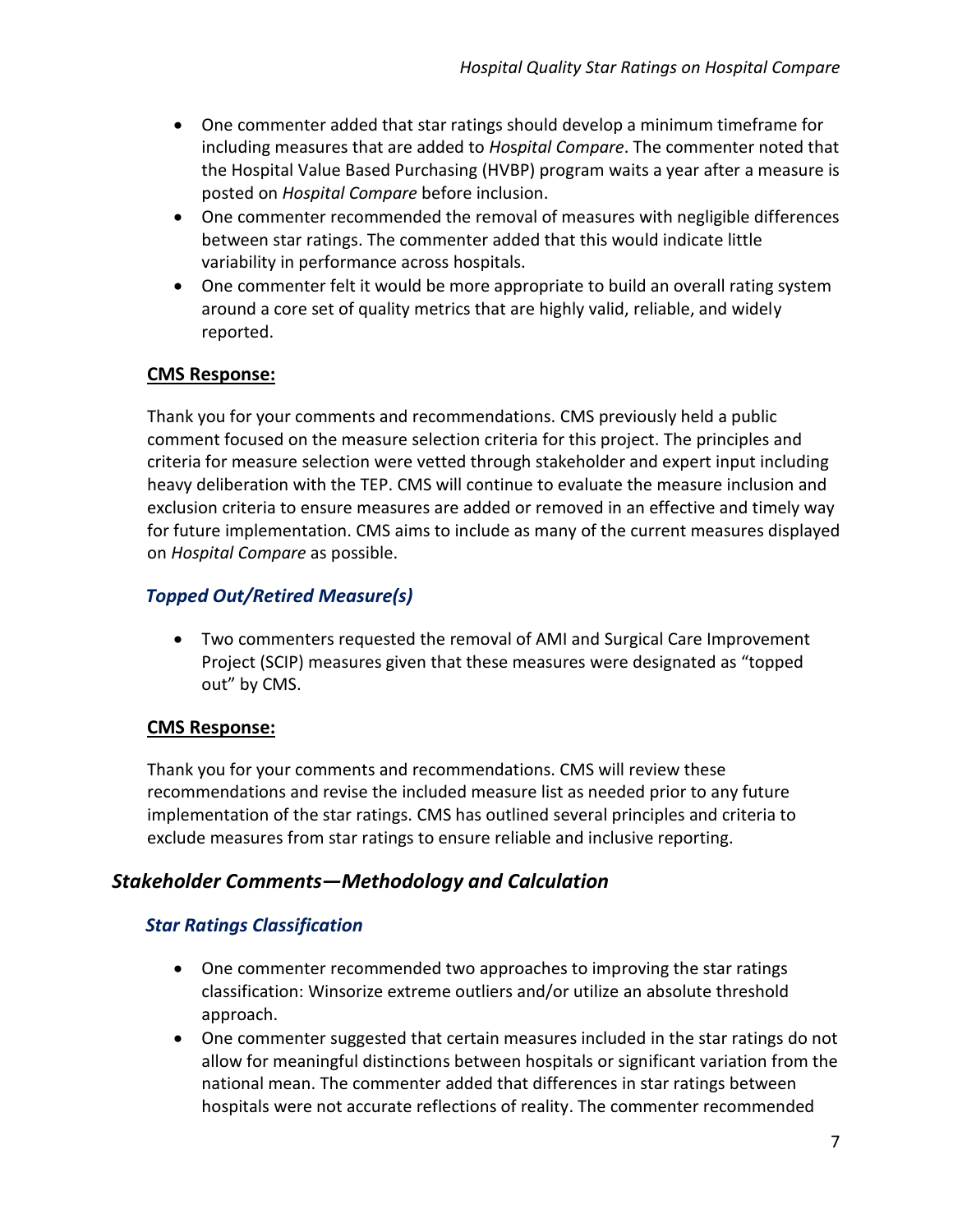CMS be transparent in reporting to consumers the significant differences between hospitals based on star ratings.

- · One commenter suggested the Overall Star Ratings methodology was inferring differences between hospitals that are not present.
- · One commenter recommended that CMS combine the five-star and four-star ratings as well as the one-star and two-star ratings.
- One commenter asked for a simpler display of results such as "better," "same as," and "worse than."
- · One commenter said that it was discouraging to know that while hospitals may be improving, they may be listed as a lower star, despite not being meaningfully different from hospitals with a higher star.
- · One commenter felt that if stars were assigned, CMS must be able to effectively substantiate that a three-star hospital is more likely to deliver higher quality of care than hospitals with fewer stars and lower quality of care than those with more stars.
- · Another commenter expressed concern that the change from a three-point scale ( "better than," "same as," or "worse than national average") to a five-star rating scale could lead to discrepancies between a hospital's performance on the majority of individual measures and that hospital's performance on star ratings, ultimately confusing consumers.
- · Another commenter said that CMS's effort to develop star ratings was creating an artificial methodology to draw distinctions where there are no distinctions to be made between hospitals. The commenter added that the stars are narrowly distributed and arbitrarily assigned.
- · Another commenter suggested contractors explore alternative options for translating summary scores, specifically an approach in which the national average star rating is four stars.
- · Two commenters felt that the methodology required a certain percentage of hospitals in each of the star levels.
- · One commenter felt that the methodology forces the data into a normal distribution.
- · Another commenter felt that the scale of the star ratings could be expanded (more than just five star levels) to provide for greater differentiation between hospitals.
- · One commenter recommended that CMS use the SAS cluster analysis used in the Hospital Consumer Assessment of Healthcare Providers and Systems (HCAHPS) Star Ratings.
- One commenter expressed concern that the star ratings may minimize the quality signal of other metrics, citing potential inconsistencies between non-CMS state rankings and the Overall Hospital Quality Star Rating.
- · One commenter recommended using an achievement approach to calculating star ratings as each hospital will submit a different number of measures for reporting. The commenter added that eventually measures will be "topped-out" and the difference between five stars and three stars will be too small to report.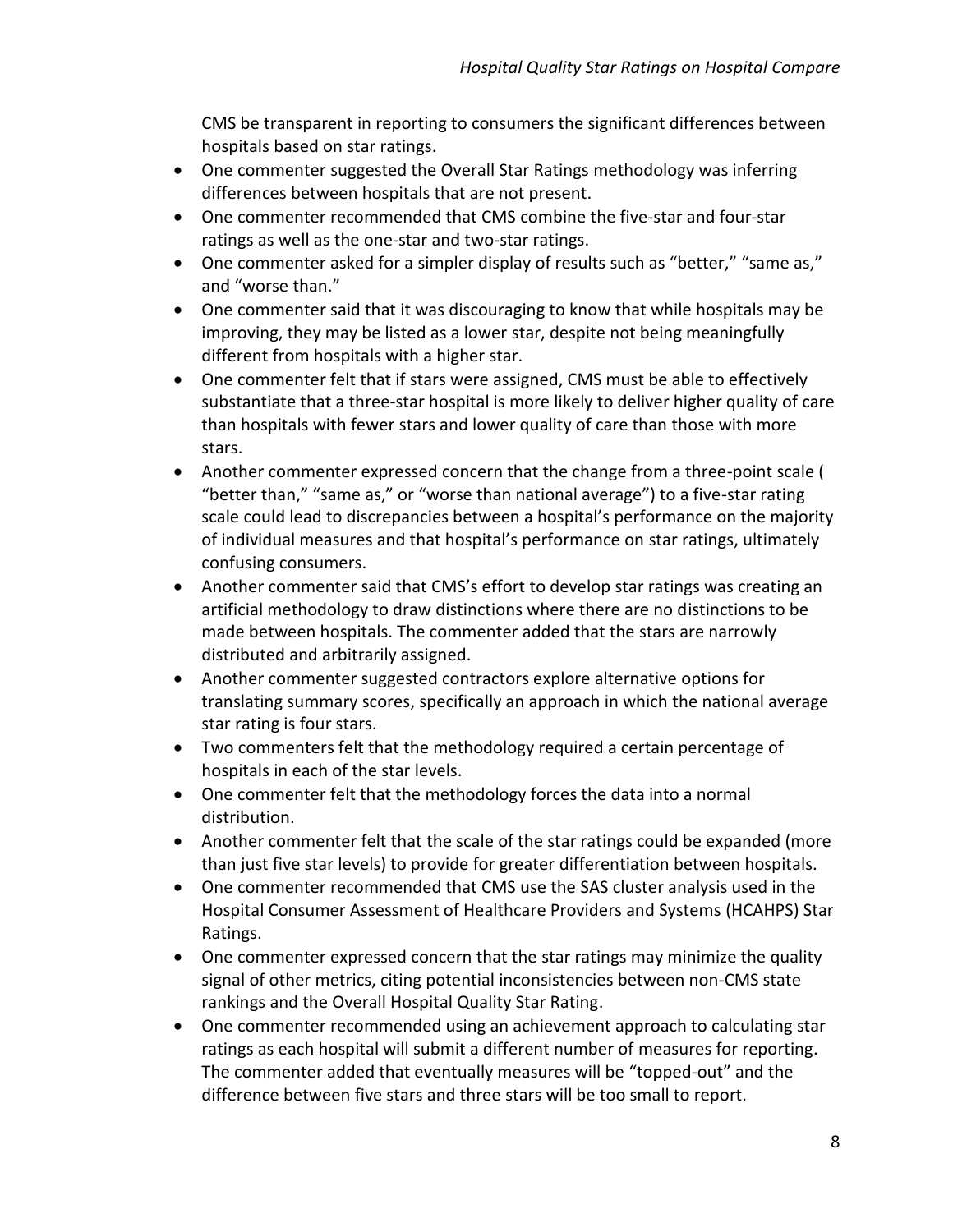Thank you for your comments and recommendations. CMS is continuing to evaluate recommendations for modifications to the methodology in order to ensure statistically meaningful differences between star categories. Please note that the approach to star ratings classification for the Overall Star Ratings does not use fixed cutoffs or percentiles for categorizing hospitals; rather, the approach uses a statistical clustering algorithm to categorize a hospital's summary score into one of five star categories.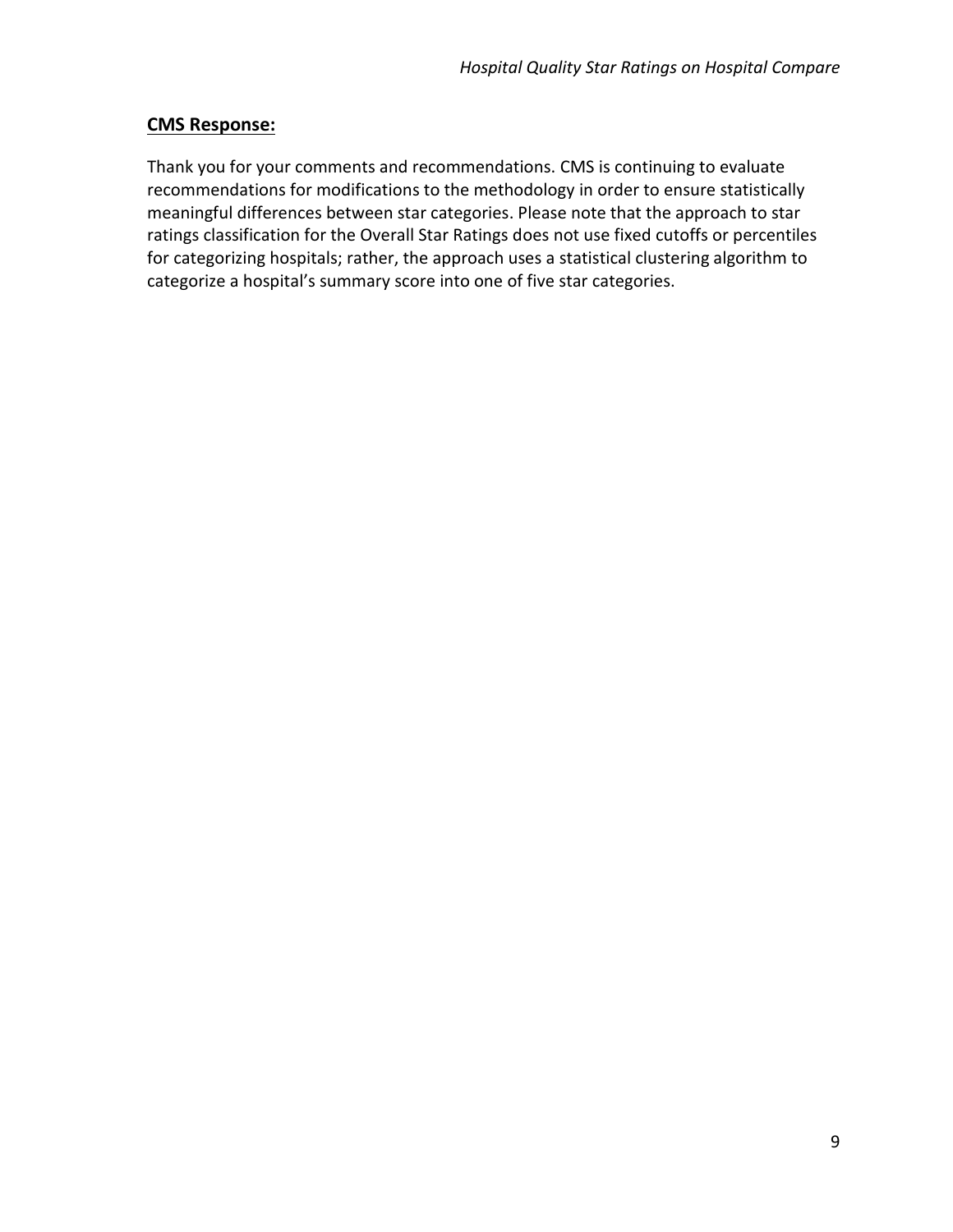### *Standardized Measure Scores*

· One commenter asked for guidance in interpreting the range of the standardized measure scores.

#### **CMS Response:**

Thank you for your comments and recommendations. CMS appreciates this feedback and will use comments to improve the information given to both providers and consumers.

#### *Improvement*

- · One commenter asked for a tab in the hospital-specific report (HSR) that ranked an "Opportunity Score" by measure from biggest to smallest.
- One commenter felt improvement should be a focus of the methodology as this is inconsistent with other CMS report cards that explicitly promote improvement.
- · One commenter felt that the star ratings undermine providers' honest attempts at improvement no matter what technical elements and adjustments are proposed.

#### **CMS Response:**

Thank you for your comments and recommendations. CMS will continue to re-evaluate and enhance the methodology based on stakeholder feedback. The star ratings are intended to display data in a clear, concise manner for consumers.

### *Measure Groups*

- · One commenter noted that some measures are highly correlated with the group score, while they are not seen as clinically validated. This commenter specifically stated that the PSI-90: Patient Safety Indicators measure was highly correlated with the Safety group score, while clinically validated measures like the Centers for Disease Control & Prevention (CDC) measures had a much weaker association with the Safety group score.
- · One commenter recommended using fewer measure groups so that the overall star ratings would align with the HVBP program.
- · One commenter expressed concern that categorizing measures by measure type is not likely to provide meaningful information for consumers.
- · One commenter recommended CMS base the measures and measure groups included in the star ratings on the inclusions criteria for the HVBP program and the Hospital Readmission Reduction Program (HRRP).

#### **CMS Response:**

Thank you for your comments and recommendations. CMS aims to be as inclusive as possible in selecting measures from those existing on *Hospital Compare*. We will continue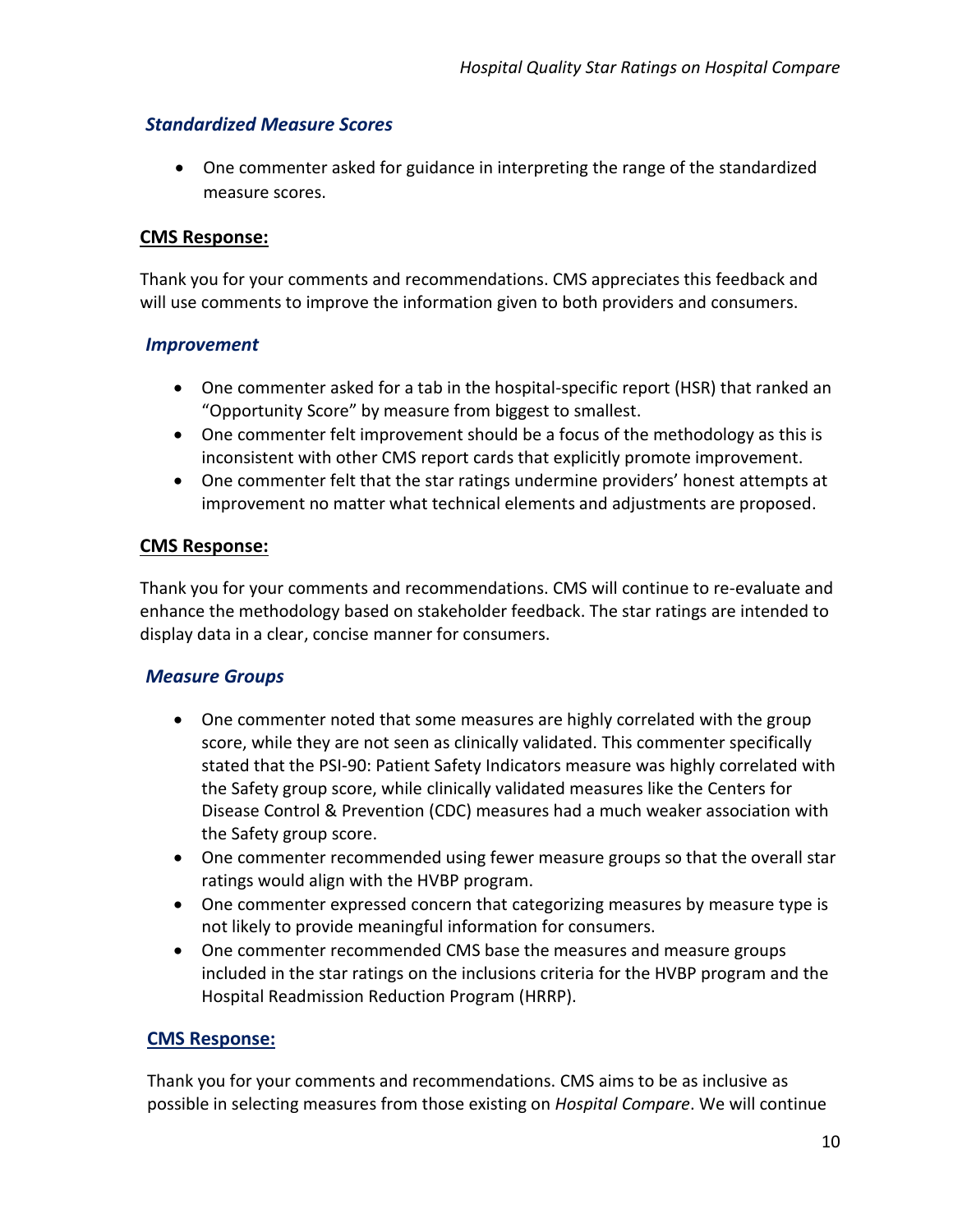to evaluate these recommendations with respect to both the calculation of group scores and the current Overall Star Ratings methodology.

# *Weighting*

- · One commenter felt that the outcome and patient experience measure groups should not be weighted as high as they are due to variables that affect performance outside of an organization's control.
- · Two commenters requested the weight of the Readmission group be lowered.
- · One commenter recommended that Mortality and Safety groups also have lower weights.
- · One commenter urged CMS to reconsider the weights given to the measure groups and give more justification for each weight.
- · One commenter agreed that the weighting should be similar to the HVBP program; however, the commenter preferred that CMS consider adding a summary of hospital performance in the HVBP, HRRP, and Hospital Acquired Infection (HAI) programs for consumers.
- · One commenter requested a lower weight for the Patient Experience group due to no strong correlation between HCAHPS and outcomes. The commenter added that this group does not include patient-report outcomes, and it is of lesser value to know if people have a good experience at a hospital if that hospital has poor outcomes.
- · One commenter recommended, of the options given, the weights used in the star ratings dry run.
- · One commenter said that if a hospital has missing groups, no weight should be redistributed to the process measure groups.
- · Another commenter expressed concern that the weighting methodology used to address missing data is not intuitive and very different from other approaches.
- · One commenter suggested that their hospitals results were incorrect as their weights were not re-distributed despite having two groups with fewer than three measures reported.
- · One commenter expressed concern that the policy-based weighting scheme negates the statistical advantage of using empirically-determined loadings.
- · Two commenters asked CMS to reconsider having equal weights for each measure within a measure group.

# **CMS Response:**

Thank you for your comments and recommendations. CMS will continue to evaluate these recommendations and the current methodology. Please note that the principles used in the methodology will continue to evolve with updates to measures and measure groups through future reporting. Of note, the current methodology applies the measure and measure group minimum thresholds after group scores have been calculated. If a hospital satisfies these minimum thresholds, any additional measures or measure groups available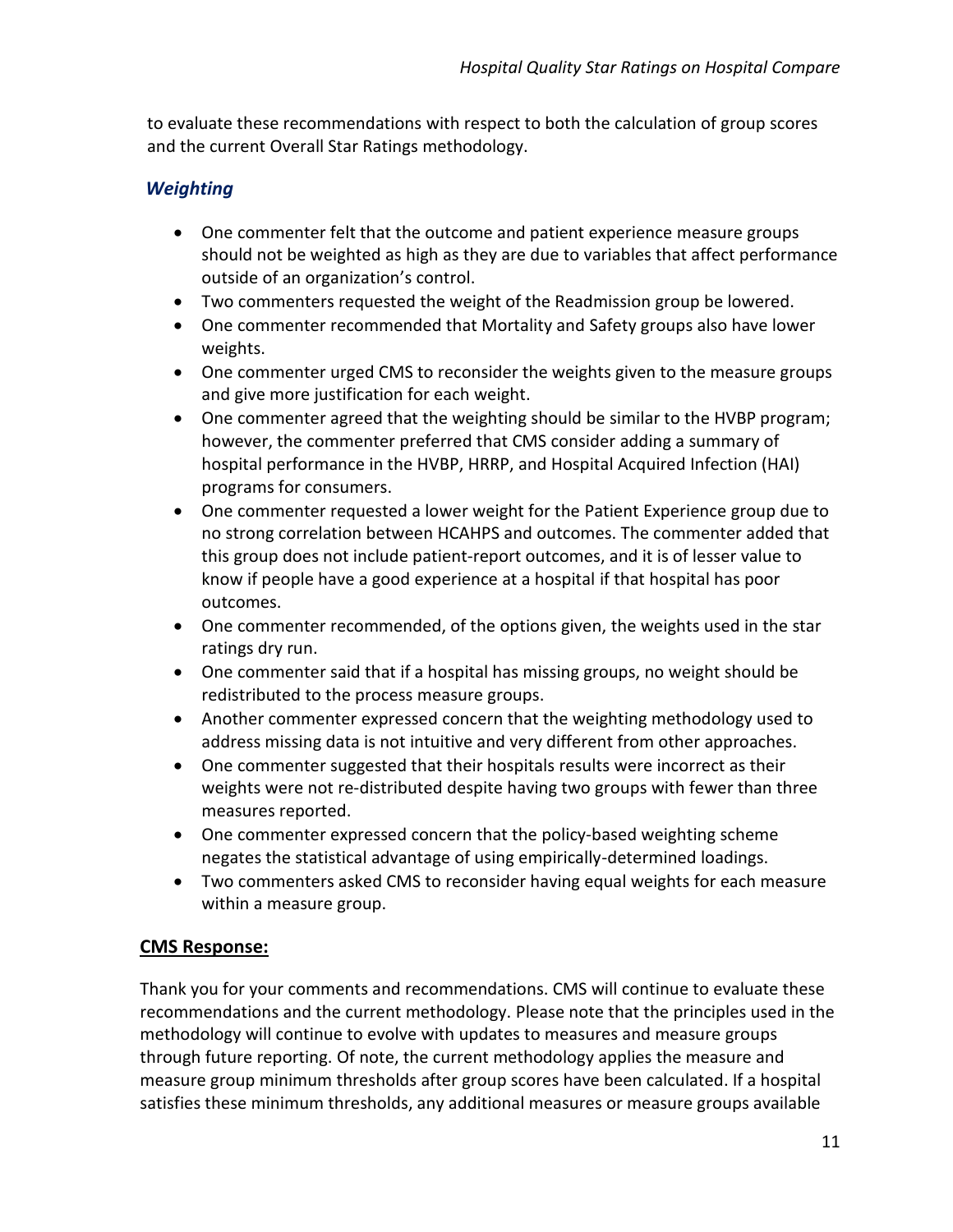are included in that hospital's star rating. In this case, the weights would not be redistributed.

# *Latent Variable Model (LVM)*

- · One commenter appreciated the use of the latent variable model (LVM) as this analytic approach seeks to measure dimensions of quality that cannot be measured directly but can be estimated based on existing measures.
- · One commenter felt that LVM did not allow for consistent comparisons between the star ratings and the current measure scores available on *Hospital Compare*. The commenter recommended a simpler approach.
- · One commenter expressed concern with the measure loadings used within the LVM methodology. The commenter added that there is some bias with the HCAHPS measures having such high loadings.
- · One commenter argued that no single, underlying factor of hospital performance exists. The commenter added that latent traits leading to strong performance on mortality measures are likely very different from the latent traits leading to strong performance on other measure groups.
- · Another commenter requested CMS provide a tutorial on LVM to the hospital community, as this would ensure maximum transparency of the rating methods and would allow hospital to use the ratings to identify opportunities for improvement.
- · One commenter expressed concern that if a measure does not correlate well within a group, it may not be due to random error; the measure could be evaluating an important part of quality that the other measures in the group are missing.
- · One commenter was concerned with the high impact that the PSI-90 measure has on the Safety group score.
- One commenter recommended removing the aspect of the methodology that gives more influence to measures that appear to have consistent performance among hospitals.

# **CMS Response:**

Thank you for your comments and recommendations. CMS will continue to evaluate these recommendations and the current methodology. The LVM approach was selected and designed for this application after extensive TEP consultation and multi-stakeholder input. The LVM approach confers several strengths including the ability to account for the relationship between measures. Please also note that the measure loadings will potentially change as included measures and hospital performance results evolve over time.

# *Stakeholder Comments—Patient Experience*

· Eight commenters requested that the HCAHPS measures be excluded from the Overall *Hospital Compare* star ratings. Many commenters said that inclusion of these measures results in overlap between the Overall Star Ratings and the current HCAHPS Star Ratings, which could be more confusing for consumers.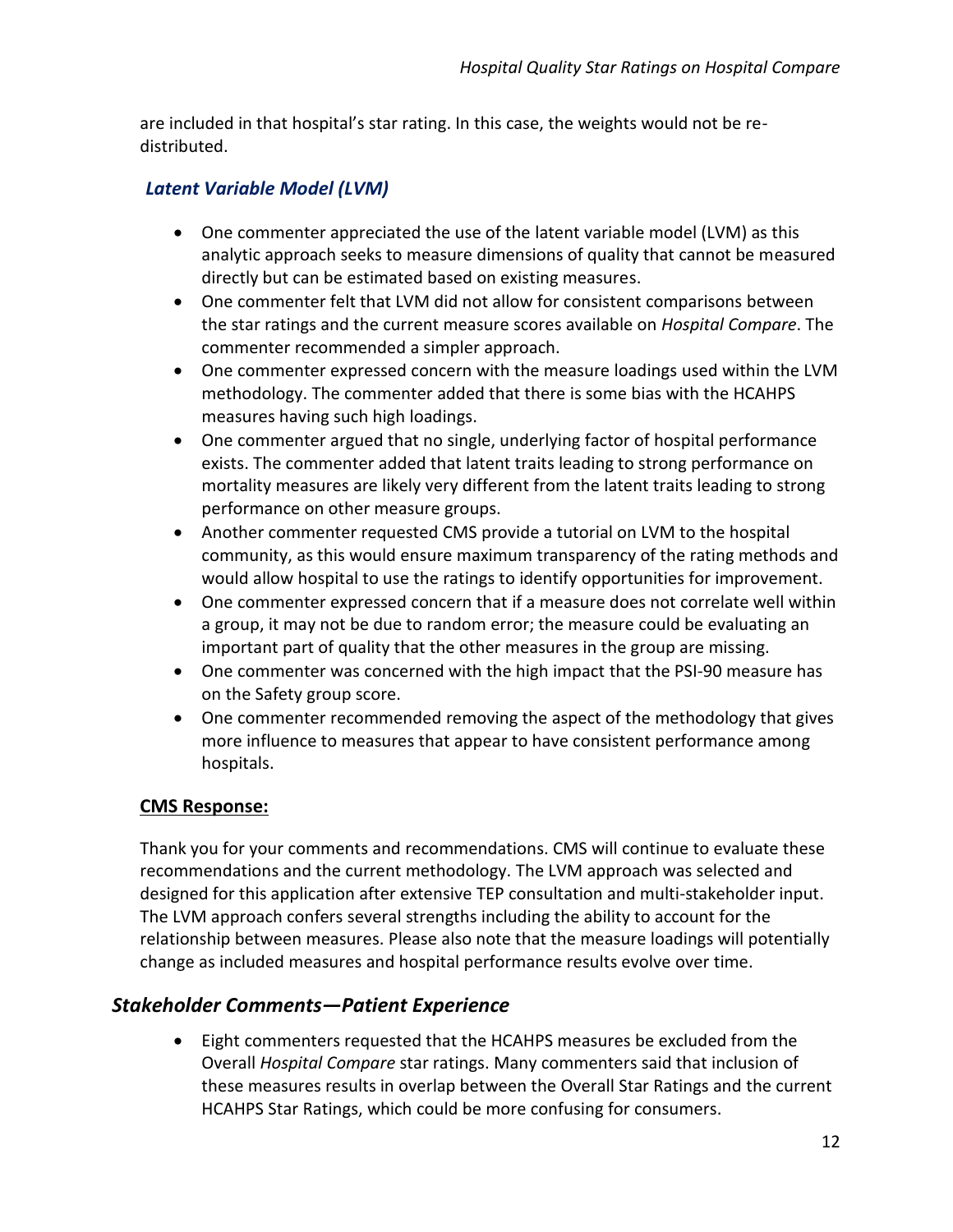- · Two commenters expressed concern regarding the alignment between the Overall Star Ratings and the HCAHPS Star Ratings. One commenter recommended CMS use the same HCAHPS domains across both star rating systems.
- · One commenter suggested that CMS more explicitly clarify the minimum response threshold of 100 surveys for the HCAHPS measures.

Thank you for your comments and recommendations. CMS will continue to evaluate these recommendations and the current methodology. As a separate star rating system, HCAHPS has conducted their own stakeholder engagement as well as consumer testing which revealed that consumers appreciate the HCAHPS measures and star ratings. The Patient Experience group in the Overall Hospital Quality Star Rating has a high correlation with the HCAHPS weighted average scores. The Patient Experience group is also designed to accommodate any future patient experience measures developed that may not be included in the HCAHPS Star Rating.

# *Stakeholder Comments—Implementation*

### *Timeline*

- · One commenter expressed concern that the Star Ratings developers will not update the measures in time for each quarter of proposed reporting. The commenter requested a detailed plan for how this continued reevaluation would occur.
- One comment expressed concern that the methodology and results were not ready for implementation based on the dry run materials and the National Stakeholder Call.

### **CMS Response:**

Thank you for your comments and recommendations. CMS will continue to evaluate the methodology as well as a feasible timeline for future implementation.

# *Future Reporting*

- · One commenter asked for CMS to publish the highest standardized scores possible for provider review.
- · One commenter had concerns around the continuation of star ratings updates as new measures are adopted into reporting programs. The commenter requested clarification on the evolution of CMS's measure criteria and on the time-lag for measure adoption into star ratings.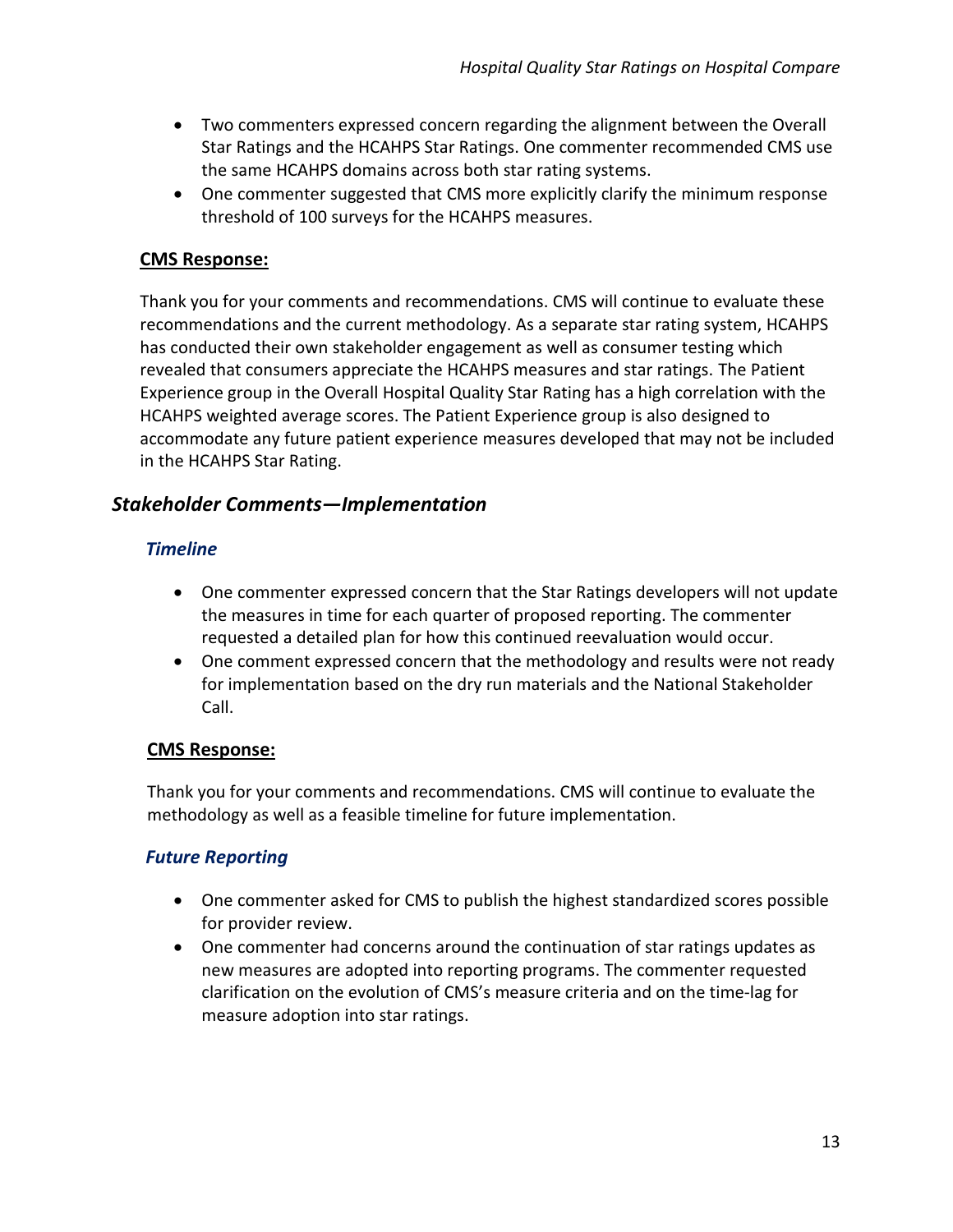Thank you for your comments and recommendations. CMS will continue to improve the information provided to both consumers and providers. CMS will also evaluate the plan for updating the star ratings in order to include and remove measures. In addition, CMS will consider options to tailor information in order to support consumers and providers through *Hospital Compare* displays and preview reports.

# *Stakeholder Comments—Star Ratings Interpretation and Display*

- · One commenter said that the format was very user-friendly to the public.
- · Four commenters felt that the star ratings would be confusing or may be misleading to consumers.
- · One commenter appreciated CMS's attempts to make it easier for consumers to understand the data on the *Hospital Compare* website.
- · One commenter had concerns that the average consumer would not be able to understand the methodology. This commenter did not believe the methodology would enable consumers to make meaningful differentiations when selecting hospitals.
- · Two commenters requested that consumers be informed of what each star category means in regards to quality.
- · One commenter added that there should be a display of the percentage of hospitals in each star category.
- · One commenter requested that it be made clear to consumers which measures are included in the star ratings.
- · One commenter expressed confusion regarding recent star ratings efforts, including recent hospital star rating efforts on the website, "Yelp."
- · One commenter said that roll-up of group scores into the star rating might be hard to interpret given the multiple groups used as inputs. The commenter added that the HCAHPS Star Rating suggests some benefit for breaking down the star rating.
- · One commenter believed the development of an overall star rating system could help summarize quality information but was concerned that it was challenging to translate into a methodology that was simple and meaningful to consumers.
- · One commenter asked for the framework to be aligned with the work done by the *Nursing Home Compare* Star Ratings, which uses dimensions of inspections, staffing, and quality.
- · One commenter said the proposed methodology would provide information for patients that is useful, but expressed that it is important to ensure this information is presented in a manner that is comprehensible and useful.
- · One commenter requested that CMS summarize data across the same time period and ensure that the reporting period is prominently displayed.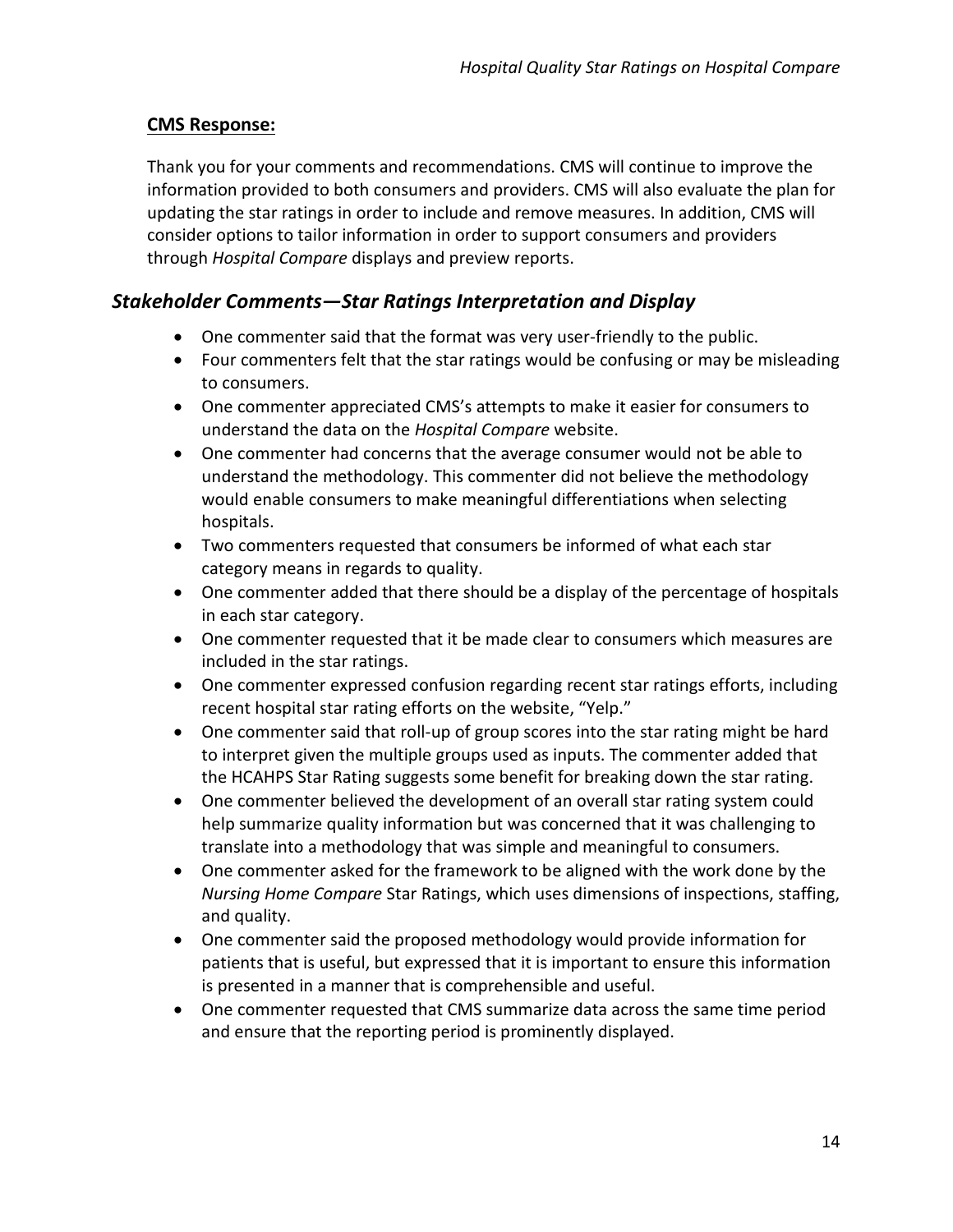Thank you for your comments and recommendations. CMS will use this information to improve the information provided to both consumers and providers.

### *Stakeholder Comments—Transparency and Stakeholder Involvement*

### *Stakeholder Involvement*

- · One commenter asked what consumer voice was included in the development process.
- · One commenter felt there was not enough opportunity to comment on the methodology during development.
- · One commenter recommended that CMS convene a focus group of actual Medicare beneficiaries to understand what consumers find important in hospital care.
- · One commenter encouraged continued public input through the evolution of the methodology including additional dry runs prior to implementation.

### **CMS Response:**

Thank you for your comments and recommendations. CMS contractors worked with multiple stakeholders, including both a TEP that was comprised of patients and caregivers, as well as a workgroup of patients and patient advocates recruited by the National Partnership for Women and Families (NPWF). CMS also held two public comment periods and a hospital dry run to elicit feedback on the measure inclusion criteria and the overall methodology. CMS will continue to collect and evaluate feedback from stakeholders regarding the methodology and display of star ratings along with long-standing efforts to improve *Hospital Compare*.

# *Transparency*

- · Two commenters requested an Overall Star Ratings SAS package.
- · One commenter expressed concern with the star ratings being in compliance with the Paperwork Reduction Act (PRA) and the Data Quality Act (DQA).
- · Four commenters requested access to all data used in order to replicate the star ratings.
- · Another commenter added that it would be helpful to review previous data in order to test the sensitivity of the methodology.
- · One commenter said that stakeholders should be able to easily replicate the methodology for accountability, transparency, and improvement.
- · One commenter expressed concern that some of their data is listed as missing in the star ratings, but the results are currently publicly reported on *Hospital Compare*.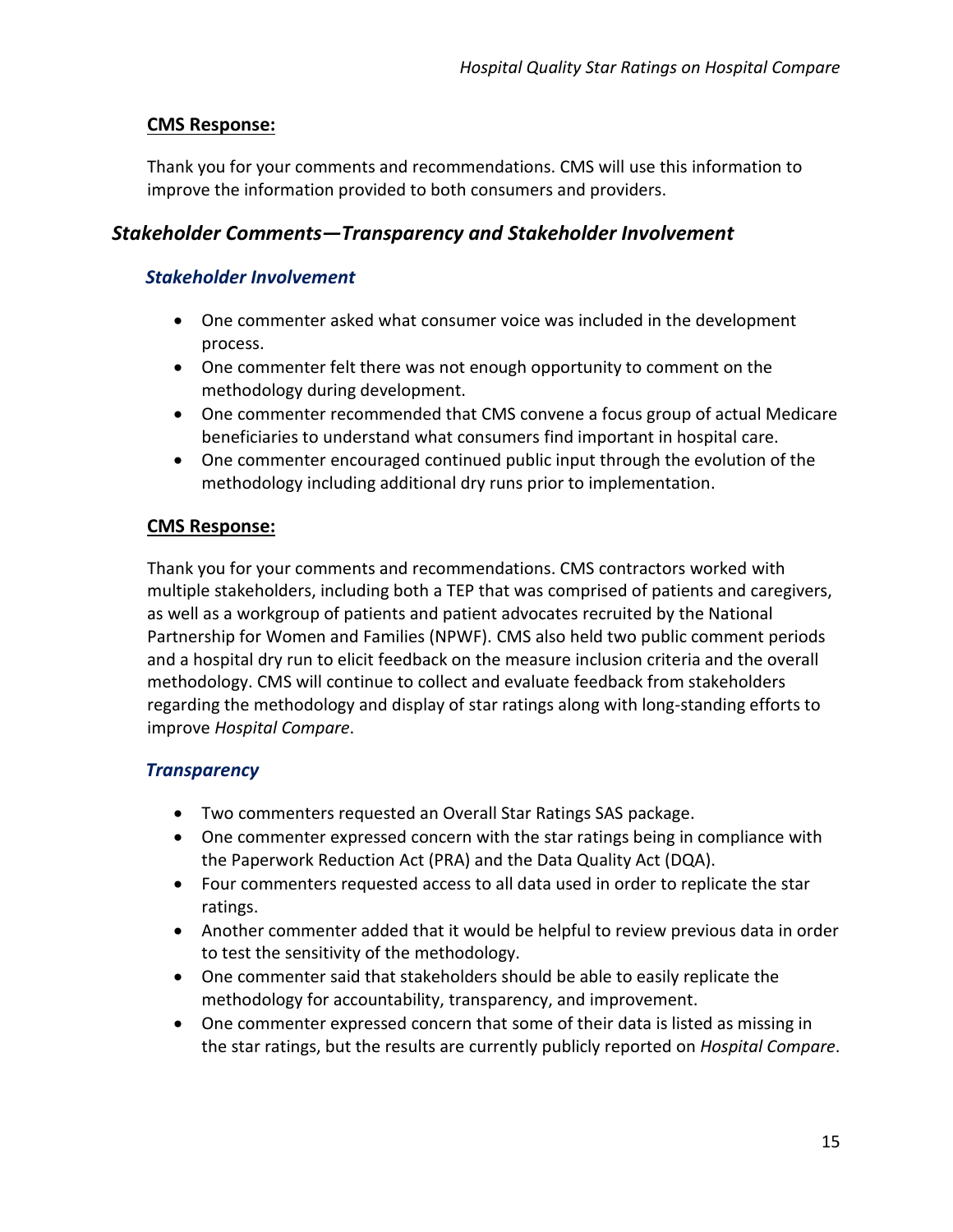Thank you for your comments and recommendations. CMS has an ongoing priority of transparency within all development work including the current provision of SAS packages for outcomes measures. While the SAS package for the Overall Star Ratings is not available at this time, CMS will maintain transparency by providing the SAS package, when feasible. CMS will continue efforts to publicly report all data needed for providers to validate their results.

Please note that CMS used April 2015 data to calculate hospital results for the August 2015 hospital dry run. Therefore, the measures and measure scores for a given hospital in the dry run materials may be different from the information publicly available on *Hospital Compare*, as the website's data was updated in July 2015.

# *Stakeholder Comments—Other CMS Programs and Star Ratings Programs*

- · One commenter expressed concern of double jeopardy, reporting the star ratings at the same time as the current public reporting and payment programs.
- · One commenter expressed concern that the differences between the methodologies used to calculate HCAHPS and the Overall Star Ratings would produce different results large enough to affect payment and consumer sentiment.
- · One commenter urged CMS to use consistent, state-of-the-art methods in all performance measurement and performance-based payment programs.
- · One commenter said the methodology was too complicated and not aligned with other CMS initiatives; for example, a hospital with an average star rating and high HVBP results.
- · One commenter requested CMS clarify how this star rating differs from existing star ratings. In addition, this commenter urged CMS not to oversimplify a complex and individualized decision for patients' choices of care.
- · One commenter requested CMS learn from lessons in developing other star ratings to improve the current methodology.
- · Another commenter said the lack of consistency causes confusion, contributes to increased difficulty in discriminating hospital performance, and compromises the ability of patients and consumers to interpret the ratings.

### **CMS Response:**

Thank you for your comments and recommendations. One of CMS's goals is to stay consistent with the development of star ratings across Compare websites, when feasible. However, there are many reasons for differences in the methodologies used across settings*.* In the case of the Overall Hospital Quality Star Ratings, these differences include the number and type of measures reported on *Hospital Compare*. Hospitals will vary in the number and type of measures they report; therefore, the methodology was designed to accommodate star ratings that only reflect available measures.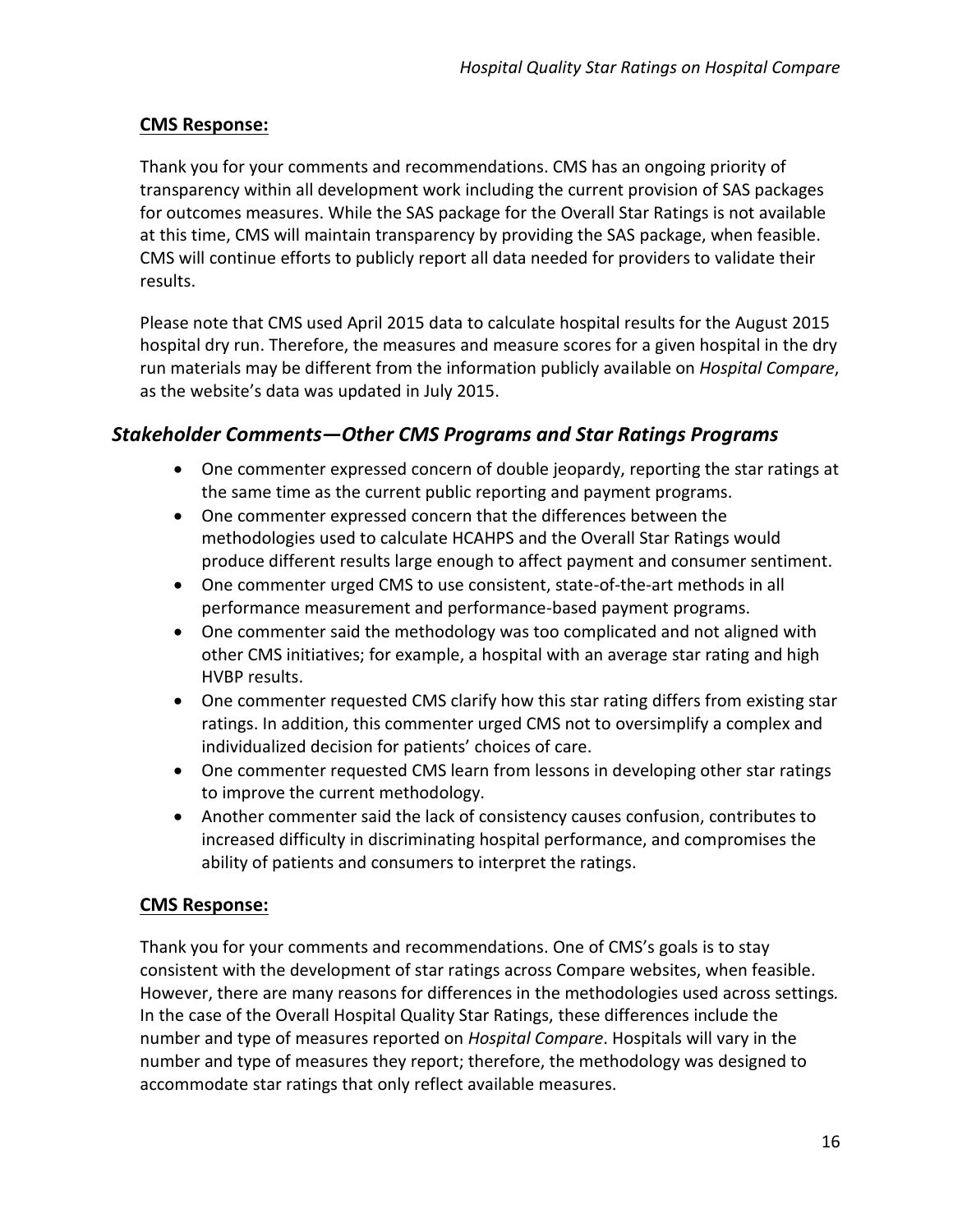# *Stakeholder Comments—Maryland Hospitals*

- · Five commenters expressed concerns regarding the inclusion of Maryland hospitals in the Overall Hospital Star Rating.
- · Two commenters requested Maryland hospital data be examined due to the differences in Present on Admission (POA) code use in comparison to other states.

### **CMS Response:**

Thank you for your comments and recommendations. CMS will continue to evaluate the differences in POA code use for Maryland hospitals.

# *Stakeholder Comments—Hospital Burden*

- · One commenter felt hospital personnel are being asked to work on too many initiatives and measures, asking that more non-direct patient care initiatives be incorporated through longer time plans.
- One commenter stated that increasing public reporting is detracting from the main mission of providing patient care.

### **CMS Response:**

Thank you for your comments and recommendations. The Overall Hospital Quality Star Ratings is intended to facilitate patient and consumer use of *Hospital Compare*. However, CMS will continue to evaluate hospital burden with every new development. The Overall Hospital Quality Star Ratings should be low burden to hospital as no new or additional data is required for submission and all information is already reported and displayed on *Hospital Compare*.

# *Stakeholder Comments—Hospital Characteristics*

# *Measure Type*

- · One commenter felt that certain hospital types, such as larger hospitals, teaching hospitals, and hospitals serving a high proportion of low-income patients will receive lower star ratings while still providing quality care.
- · One commenter requested CMS stratify the star ratings results by hospital type and make the analyses public for review.
- · Another commenter requested the investigation of any possible biases towards certain types of hospitals within star ratings.

### **CMS Response:**

Thank you for your comments and recommendations. CMS will continue to evaluate the impact of hospital characteristics on the star ratings.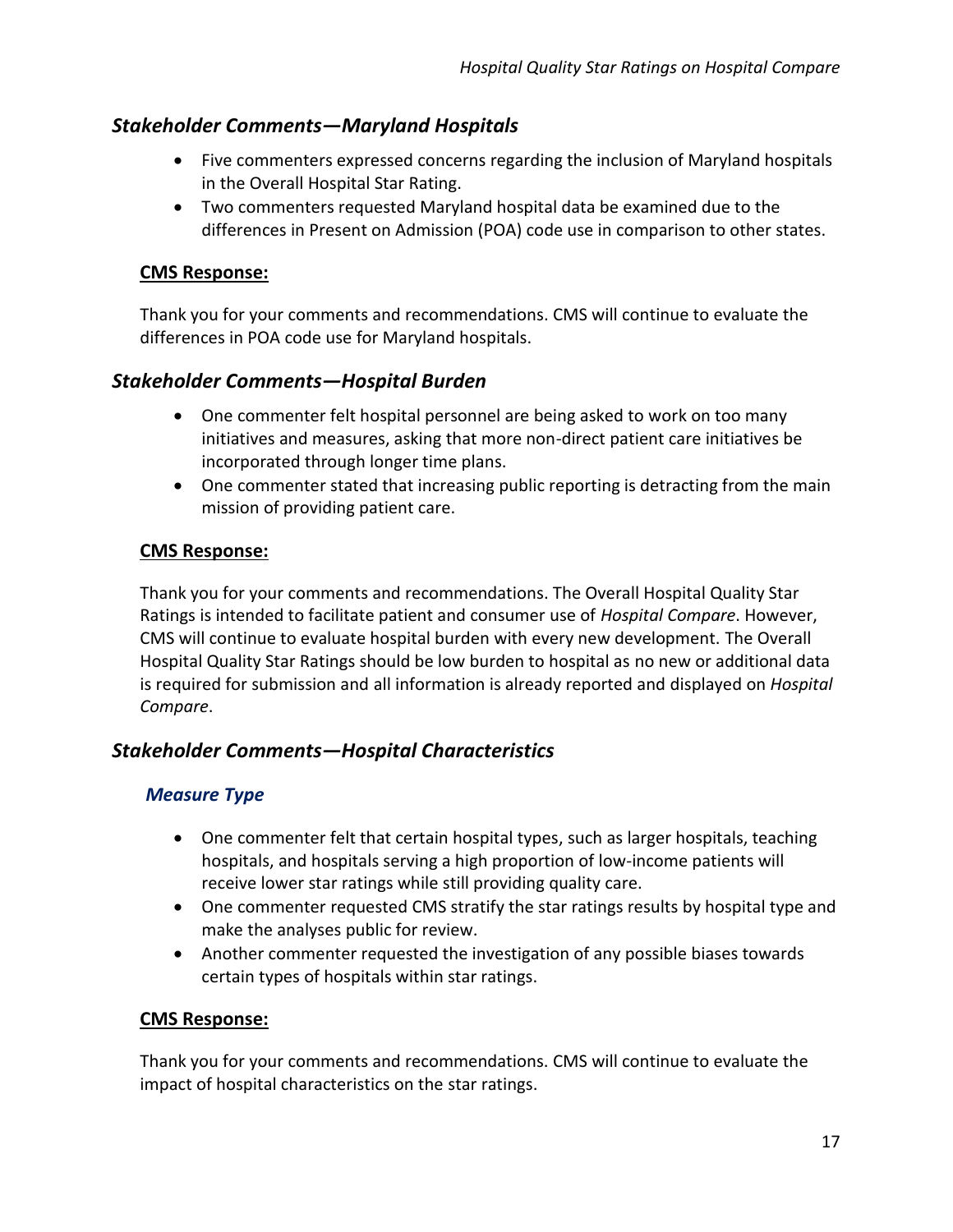# *Hospital Size*

- · One commenter expressed concern that low volume hospitals will have a lower star rating.
- · One commenter expressed concern that large hospitals will disproportionally drive the latent variable model.
- · One commenter asked to stratify results by hospital size to provide more helpful information for consumers to review.

# **CMS Response:**

Thank you for your comments and recommendations. CMS will continue to evaluate the impact of hospital size within the current methodology. Please note that in the current methodology, hospital star ratings are based on available information for a given hospital. As such, as long as a hospital meets minimum measure and minimum measure group thresholds, a reliable star rating can be calculated. Minimum case counts for each individual measure are set distinct from the thresholds for star ratings. The star ratings methodology is not systematically designed to penalize or preclude hospitals with smaller volumes from the star ratings.

# *Critical Access Hospitals*

- · Two commenters expressed issues during the dry run with the data for Critical Access Hospitals (CAHs). One commenter requested an additional dry run with corrected data.
- · One commenter requested that data be made available for validation.
- · One commenter asked CMS to either exclude or require full participation from CAHs as these hospitals are able to choose which data they submit.

### **CMS Response:**

Thank you for your comments and recommendations. CMS will continue to evaluate CAH results within the current methodology. Please note that this was a one-time data reporting error, and CMS will continue to work to ensure data accuracy for all publicly reported measures.

# *Stakeholder Comments—Out of Scope*

# *Measure Information*

· One commenter asked for clarification on the 30-day readmission measure and the planned readmission algorithm.